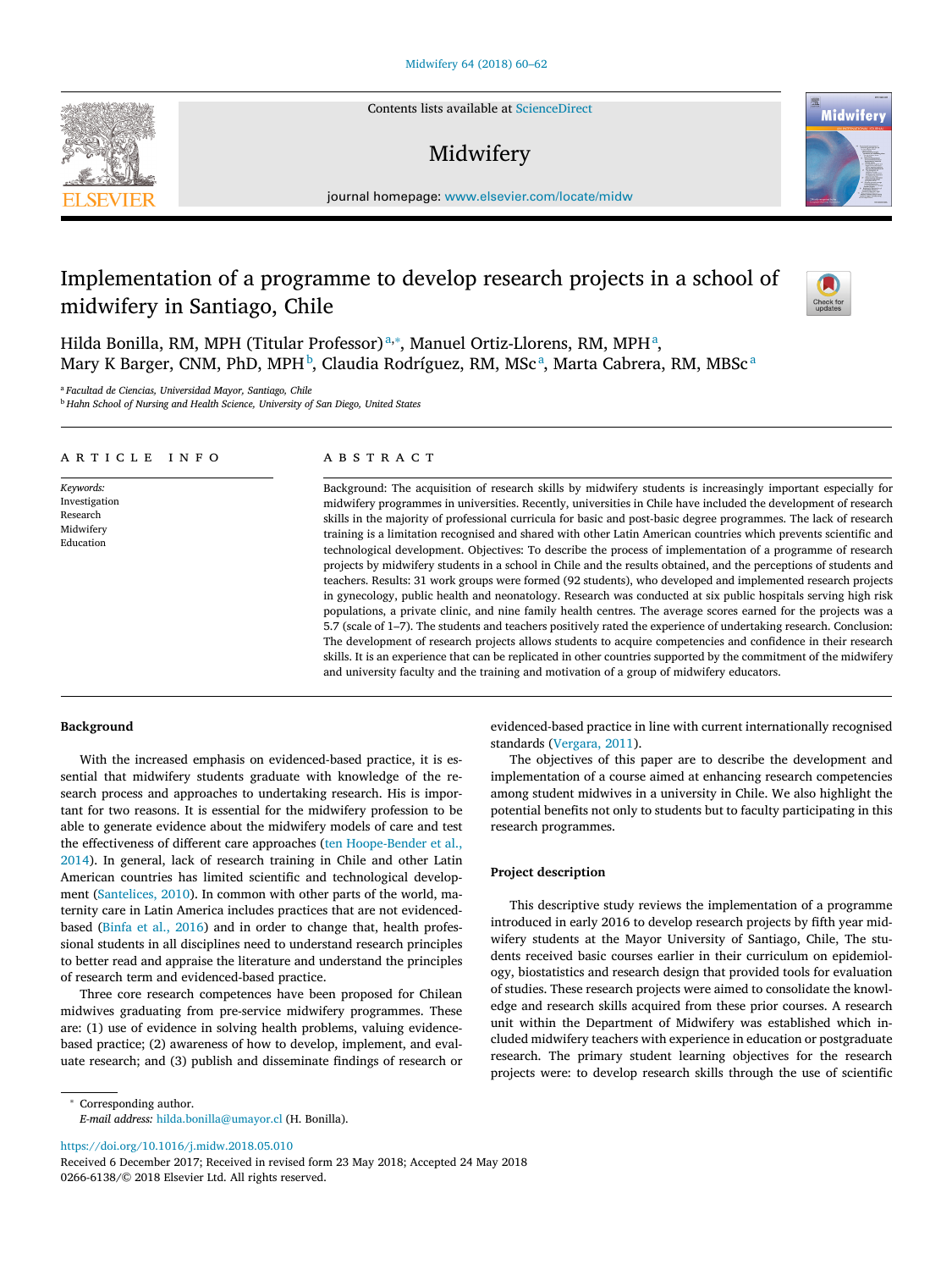reasoning and critical thinking; to assess evidence to conduct a research project using quantitative tools; and to experience use of information technology and relevant software for data management. The students were also expected to demonstrate responsibility for personal development and self-directed learning.

Midwifery teachers were encouraged to participate using the incentive that successful student projects would be publishable, with the opportunity to develop connections with other ongoing research in clinical sites would help the teacher's own research plans. First, the team of midwifery tutors for the research projects identified the necessary steps for students to actually carry out a research project and what teaching and technical resources were needed. Collaboration with clinical sites and information technology support at research sites was an important identified need. Midwifery tutors also needed to discuss the expected scope of undergraduate research projects and be taught methods to facilitate student learning and how to foster critical thinking by the students in the tutoring groups in order to promote self-directed learning.

The role of midwifery tutors in the research tutoring groups was clearly delineated. Each tutor was to have no more than three groups and each group consisted of a maximum of three students. Each student group worked on a single research project. Tutors facilitated the groups to monitor and assure student feedback to each other was constructive, inclusive of all members, and encouraged the flow of ideas. They were responsible for helping students define the research problem and formulate a research plan and for coordinating student evaluations. Lastly, the tutors had to approve the completion of each project and they participated as members of the oral defense committee of each group of students. The student projects were undertaken based on four clear, discrete phases. During the *planning phase*, students conducted a review of the literature on the identified topic in English, an important skill given the majority of research papers are only available in English. From the review, they then proposed a research question that could be answered with a descriptive study, and identify a framework and methodology. During the *implementation phase*, students discussed in their research group any barriers encountered and discussed ideas about strategies to solve implementation issues. During the *evaluation phase*, student group discussions were also intended to contribute ideas about analyzing the data, appropriate ways to present data, and how to best to disseminate the results. An *oral defense* was the final phase where the students formally presented the research project to a committee including a midwifery faculty member, an experienced researcher, and the student's research group tutor.

To ensure rigor, students were evaluated at each phase with a different evaluator. Initially a student group submitted their research proposal and research question to the research site for approval. The research proposal was also reviewed by the unit. The second report which presented the implementation phase was reviewed by each group tutor, with a final evaluation provided by the whole team of midwifery group tutors. The average of the three evaluation reports contributed 50% to the student's final grade. The other 50% of the grade was based on the evaluation of the oral defense committee.

#### **Results**

In the first complete year of the programme, 31 groups consisting of 92 students participated in the research projects under the mentorship of eight midwifery tutors. Of 31 projects presented, three were accepted as submitted and 26 were returned with comments, then redefined, and subsequently accepted. Only two projects were initially rejected due to unrealistic timeframes. They were modified and then accepted. The thematic areas of research were gynecology (11), public health (12), and neonatology (8). Project designs included 23 descriptive quantitative studies, one case study, two qualitative studies, and five were systematic reviews. The 26 primary research projects were conducted in six public hospitals with complex patient populations (14 projects), one private clinic (1project), and nine family health centres (11 projects).

Student performance on all phases of the project was very good. On a scale of 1–7, the average rating for the planning phase was 5.1, the implementation phase was 5.7, and the evaluation phase was 6.0. Oral defense scores averaged 5.8. Finally, the overall score as an average of evaluations by phase and oral defense was 5.7.

Students and tutors perceptions about participation in this research experience were outstanding. Of the 92 students participating, 75 (81.5%) believed that the research project provided them with important research skills and was a valuable aspect of their academic preparation. In fact an overwhelming percent stated they would be available to continue working on the project and work toward publishing results (87.8%). Three-quarters felt they had acquired skills which would enable them to be part of future research teams and they were motivated to continue their training in research. Most felt the tutors were freely available to students to assist with the process. All tutors stated the projects met their expectation and fulfilled the objectives of the educational experience. Although a relatively new programme, three papers have already been accepted for publication.

## **Discussion**

This year long research programme in the fifth year of an undergraduate midwifery programme demonstrates that students can acquire skills and abilities in research required for graduation. Although it required a modest investment in the development and coordination by the Department Midwifery, it proved to be feasible and successful in meeting objectives of both students and midwifery tutors. This model is sustainable, because it uses current human resources in the school and only requires a decision to repeat the experience year after year while allocating sufficient time to tutors to meet the challenge. All tutors from the first cohort have agreed to continue participation in the next cohort.

The delivery of research content should be considered a cross-cutting dimension in the curriculum, from the early stages of education of students. Universities are implementing crosscutting programmes, such as the "seeds of research", which provide an environment designed to identify and reaffirm the investigative collaboration between students and teachers [\(Miyahira,](#page-2-0) 2009). Such collaboration can benefit students by contributing to their competitiveness in future job opportunities and it may promote their acceptance into a graduate school (Cohen et al., 2008). In 2017 three students entered the master's [programme](#page-2-0) in midwifery offered by this school. At the same time, for teachers, the publication of findings in peer-reviewed journals can influence promotion, salary and academic recognition [\(Cohen](#page-2-0) et al., 2008).

As many midwifery education programmes move from vocational schools to university programmes, acquisition of basics of research principles will be an expectation. At minimum, midwives should be expected to be good consumers of the research literature in order to assist in translating that research into midwifery practice (Bick and [George,](#page-2-0) 2010). As recommended by a recent global report, midwifery education should also prepare midwives to be active members of multidisciplinary teams needed for successful implementation of evidenced-base practice change [\(Jylha](#page-2-0) et al., 2017). Students in the first cohort of this project overwhelmingly felt the project accomplished these two goals.

#### **Conclusion**

Developing and implementing a programme where midwifery students conduct research projects in their final year of midwifery education is feasible and sustainable. Such a programme consolidates prior coursework related to research and helps students achieve competency and confidence to use these skills in their future employment and possibly for furthering their research career. Our experience shows that such as programme is possible in an international setting.